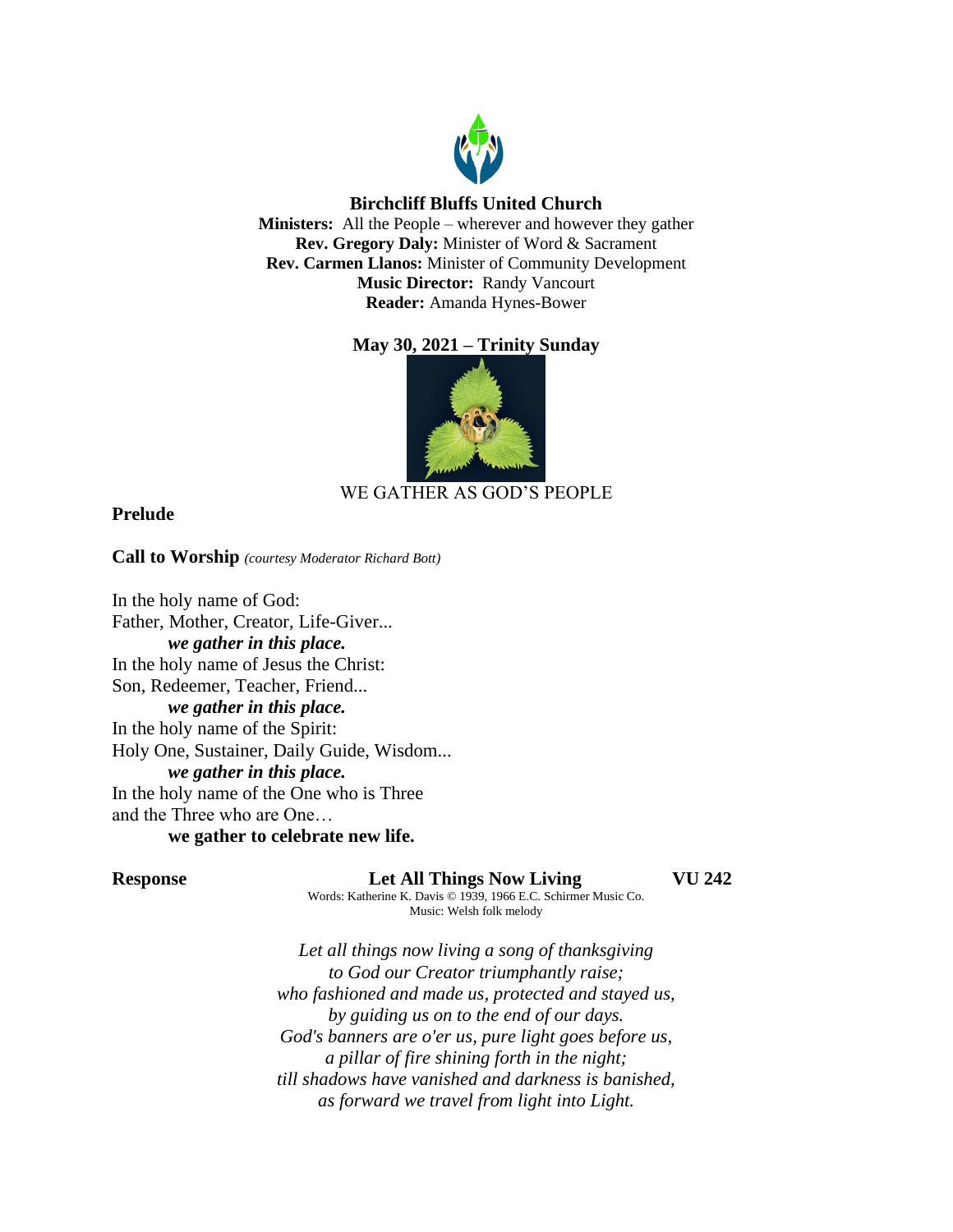*By law God enforces, the stars in their courses and sun in its orbit obediently shine; the hills and the mountains, the rivers and fountains, the depths of the ocean proclaim God divine. We, too, should be voicing our love and rejoicing; with glad adoration a song let us raise: till all things now living unite in thanksgiving, to God in the highest, hosanna and praise*

# **Life & Work of the Church**

*Welcome to online worship. Whoever you are, however you identify, wherever you come from, you are welcome here.*



# **Land Acknowledgement**

The "Dish" or sometimes it is called the "Bowl" represents what we now call southern Ontario (the area that is contained around Lake Huron, Lake Erie, Lake Ontario). The meaning derives from the understanding that we all eat out of the Dish – all of us that share this territory – with only one spoon. That means we have to share the responsibility of ensuring the dish is never empty; which includes, taking care of the land and the creatures we share it with. Importantly, there are no knives at the table, representing that we must keep the peace.



*As we prepare for worship we take a moment to acknowledge this sacred land on which we gather. It has been a site of human activity for many thousands of years. This land is the territory of the Huron-Wendat and Petun First Nations, the Seneca, and the Mississauga's of the Credit and Scugog. These lands are subject to the Dish with One Spoon Wampum belt treaty and today, the meeting place of* 

*Toronto is still home to many Indigenous people from across Turtle Island. We are grateful for the opportunity to live and work on this territory. It is now our time to share in the care and maintenance of the land. Part of that discussion is the work of reconciliation and we seek to be mindful of broken covenants and the need to strive to make right with all our relations.*



# **Candle Lighting**

**Opening Hymn O God Beyond All Praising VU 256** Words: Michael Perry © 1982 Hope Publishing Co. Music: Gustav Theodor Holst

> *O God beyond all praising, we worship you today and sing the love amazing that songs cannot repay; for we can only wonder at every gift you send, at blessings without number and mercies without end: we lift our hearts before you and wait upon your word, we honour and adore you, our great and mighty God.*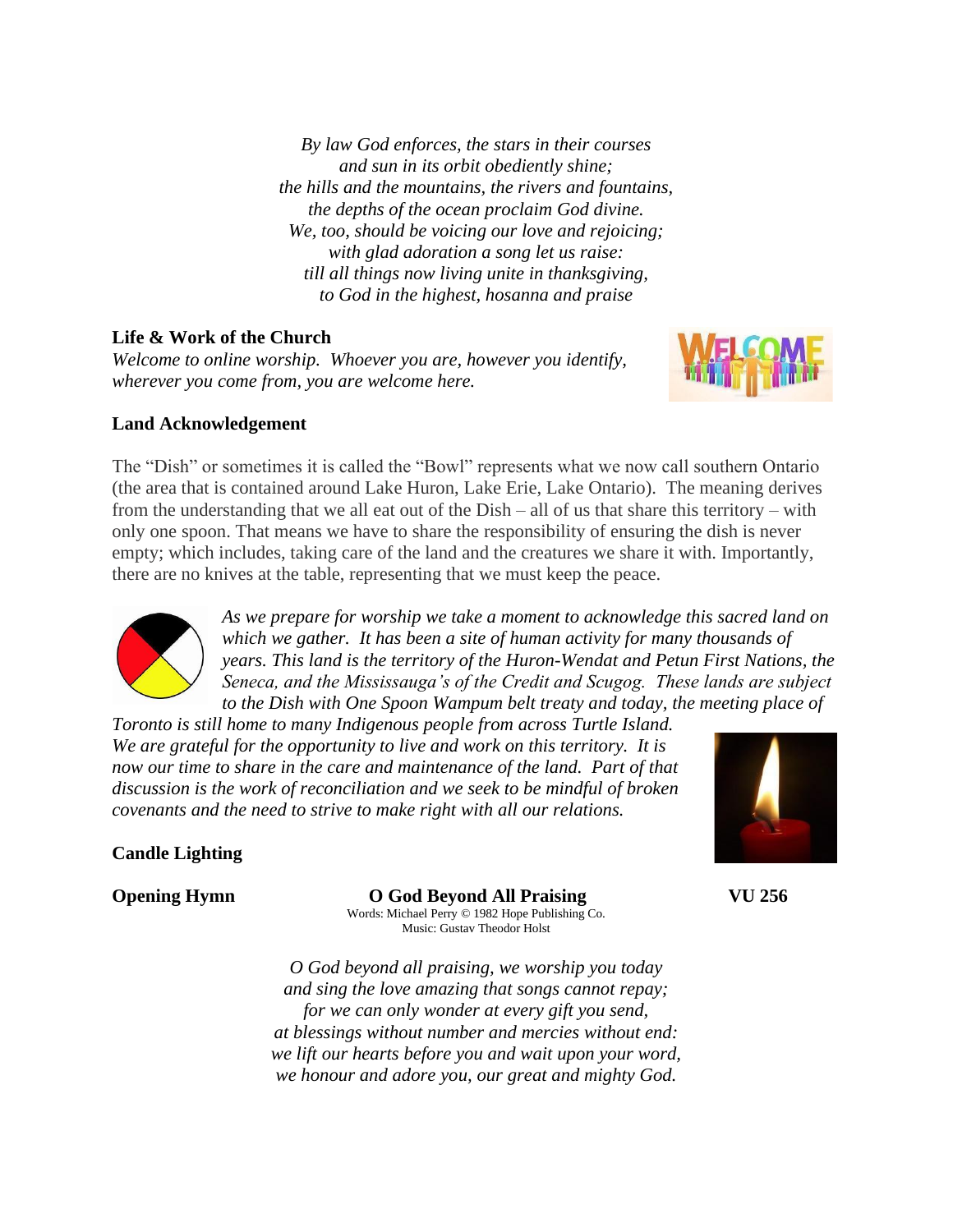*The flower of earthly splendour in time must surely die, its fragile bloom surrender to you our God most high; but hidden from all nature the eternal seed is sown, though small in mortal stature, to heaven's garden grown: for Christ, your gift from heaven, from death has set us free, and we through him are given the final victory.*

*Then, hear O gracious Saviour, this song of praise we sing. May we, who know your favour, our humble service bring; and whether our tomorrows be filled with good or ill, we'll triumph through our sorrows and rise to bless you still: to marvel at your beauty and glory in your ways, and make a joyful duty our sacrifice of praise.*

### **Prayer for Grace**

*Spirit of all that lives, fall afresh on us, melt us, fill us, use us. Spirit of the God of life, make us one in love: humble, caring, selfless, sharing. And when we are not these things, and when we are not together, disturb us: send your messengers to remind us of your ways. Forgive us for our lack of unity. Forgive us our pride, our lack of care, our selfishness, our attachment to possessions. Spirit of the living God, Spirit promised by Jesus: fill our lives with love. Amen*

## WE LISTEN FOR GOD'S WORD

### **And Now for Something Completely Different**



## **Hymn I Bind Unto Myself Today VU 317**

Words: attributed to St. Patrick English Words: Cecil Frances Alexander Music: ancient Irish hymn melody

*I bind unto myself today the strong name of the Trinity, by invocation of the same, the three in one and one in three.*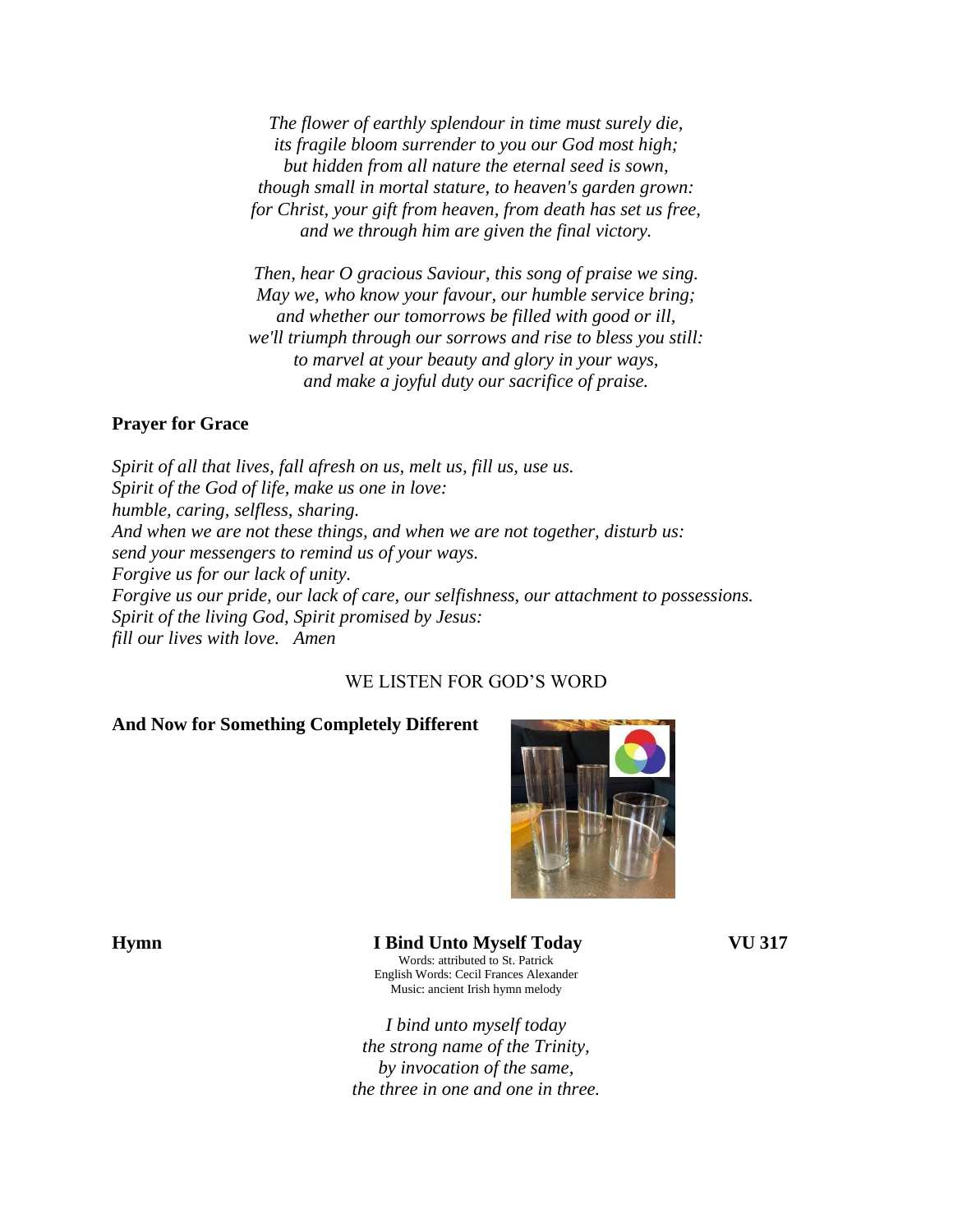*I bind unto myself today the virtues of the starlit heaven, the glorious sun's lifegiving ray, the whiteness of the moon at even, the flashing of the lightning free, the whirling wind's tempestuous shocks, the stable earth, the deep salt sea, around the old eternal rocks.*

*I bind unto myself today the power of God to hold and lead, the eye to watch, the might to stay, the ear to hearken to my need, the wisdom of my God to teach, the hand to guide, the shield to ward, the Word of God to give me speech, the heavenly host to be my guard.*

*I bind unto myself the name, the strong name of the Trinity, by invocation of the same, the three in one and one in three, of whom all nature has creation, O great Redeemer, Spirit, Word. Praise to the God of my salvation; salvation is of Christ our God!*

### **Prayer of Illumination**



*Help us O God, to come to you with open lives to receive your words. May we give them new life as we listen to what you have to say. May we be fired by the Spirit to open our hearts as we embark on this journey with each other and with you. Amen*

**Isaiah 6:1-8 New Revised Standard Version**

In the year that King Uzziah died, I saw God sitting on a throne, high and lofty; and the hem of God's robe filled the temple. <sup>2</sup>Seraphs were in attendance above him; each had six wings: with two they covered their faces, and with two they covered their feet, and with two they flew. 3And one called to another and said:

"Holy, holy, holy is our God of hosts; the whole earth is full of God's glory."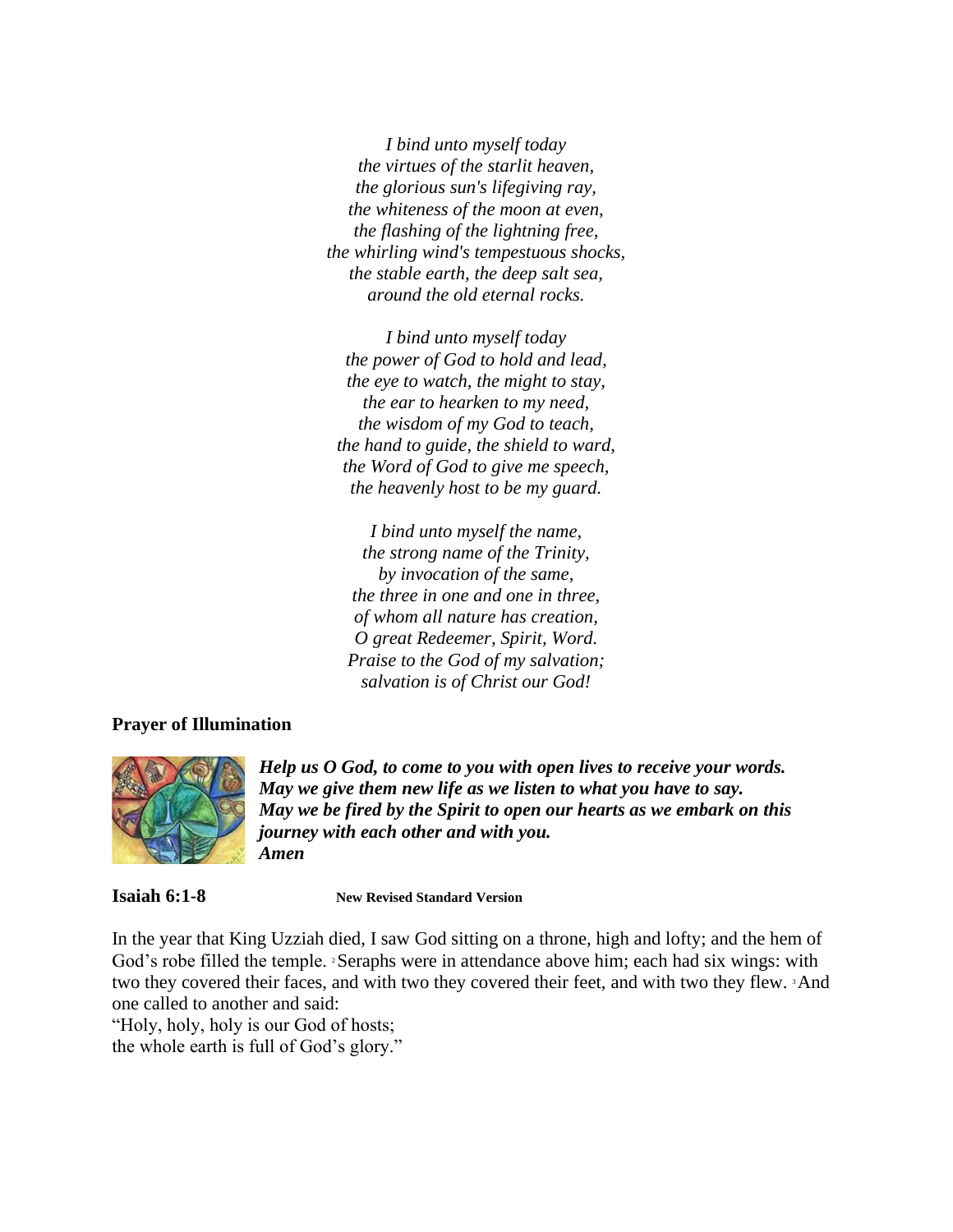<sup>4</sup>The pivots on the thresholds shook at the voices of those who called, and the house filled with smoke. 5And I said: "Woe is me! I am lost, for I am of unclean lips, and I live among a people of unclean lips; yet my eyes have seen the sovereign, the God of hosts!"

<sup>6</sup>Then one of the seraphs flew to me, holding a live coal that had been taken from the altar with a pair of tongs. 7The seraph touched my mouth with it and said: "Now that this has touched your lips, your guilt has departed and your sin is blotted out." <sup>8</sup>Then I heard the voice of God saying, "Whom shall I send, and who will go for us?" And I said, "Here am I; send me!"

# **John 3:1-17 New Revised Standard Version**

Now there was a Pharisee named Nicodemus, a leader of the Jews. 2He came to Jesus by night and said to him, "Rabbi, we know that you are a teacher who has come from God; for no one can do these signs that you do apart from the presence of God." <sup>3</sup> Jesus answered him, "Very truly, I tell you, no one can see the kingdom of God without being born from above." 4Nicodemus said to him, "How can anyone be born after having grown old? Can one enter a second time into the mother's womb and be born?"

<sup>5</sup> Jesus answered, "Very truly, I tell you, no one can enter the kingdom of God without being born of water and Spirit. 6What is born of the flesh is flesh, and what is born of the Spirit is spirit. 7Do not be astonished that I said to you, 'You must be born from above.' 8The wind blows where it chooses, and you hear the sound of it, but you do not know where it comes from or where it goes. So it is with everyone who is born of the Spirit." 9Nicodemus said to him, "How can these things be?" <sup>10</sup> Jesus answered him, "Are you a teacher of Israel, and yet you do not understand these things?

11 "Very truly, I tell you, we speak of what we know and testify to what we have seen; yet you do not receive our testimony. <sup>12</sup> If I have told you about earthly things and you do not believe, how can you believe if I tell you about heavenly things? 13No one has ascended into heaven except the one who descended from heaven, the Son of Man. 14And just as Moses lifted up the serpent in the wilderness, so must the Son of Man be lifted up, <sup>15</sup> that whoever believes in him may have eternal life.

<sup>16</sup> "For God so loved the world that he gave his only Son, so that everyone who believes in him may not perish but may have eternal life.

<sup>17</sup> "Indeed, God did not send the Son into the world to condemn the world, but in order that the world might be saved through him.

The word of God for the people of God. *Thanks be to God*

**Sermon** *- Things that People are doing on Trinity Sunday While the Minister Ponders the Doctrine of the Trinity*





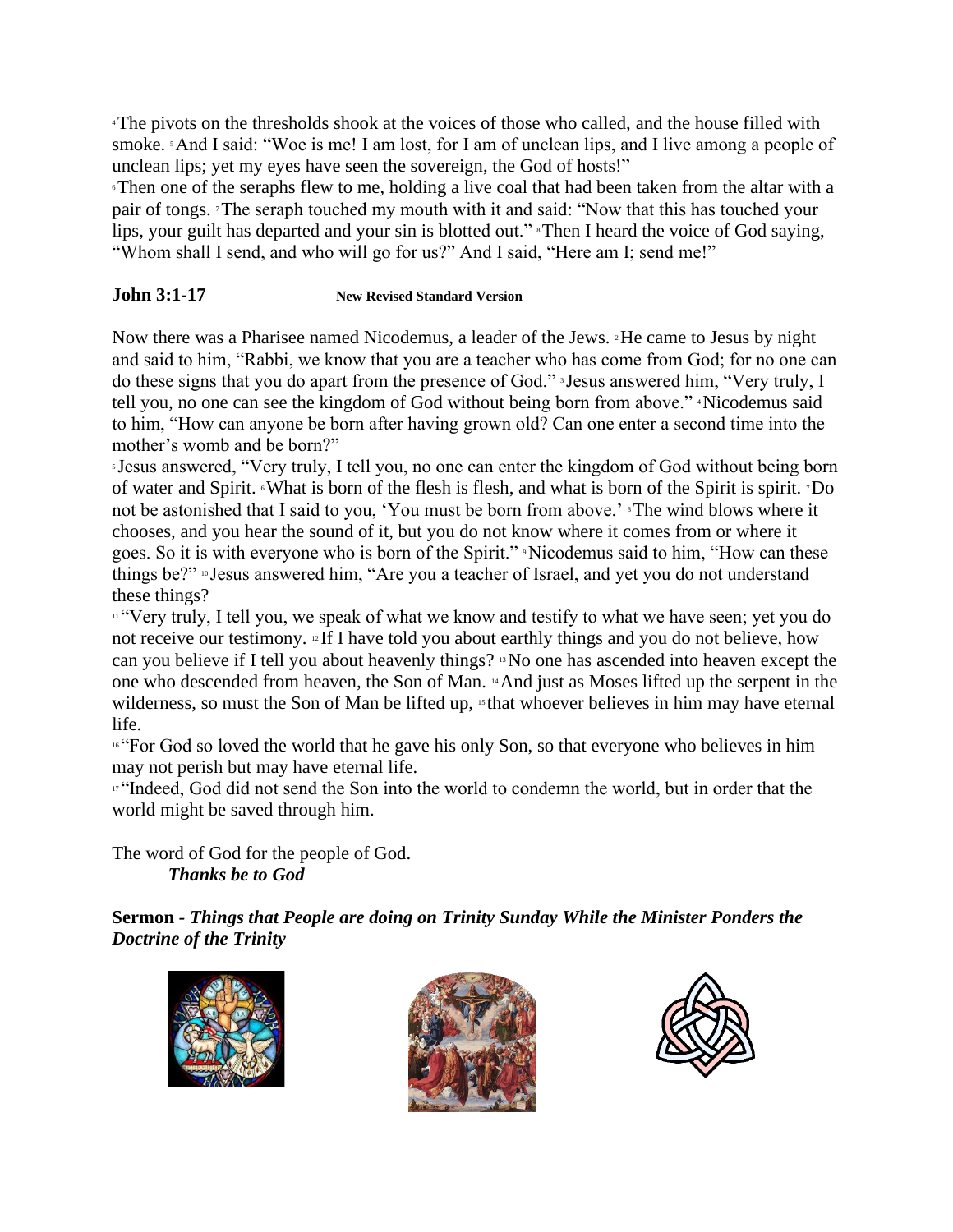*God, whose almighty word Chaos and darkness heard and took their flight: Hear us, we humble pray, and where the Gospel day sheds not its glorious ray, Let there be light!*

*Jesus, who came to bring, On your redeeming wing, healing and sight, Health to the troubled mind, sight to the spirit blind, O now to humankind, Let there be light!*

*Spirit of truth and love, Life giving, holy dove, speed forth your flight; Move on the water's face, bearing the lamp of grace, And in earth's darkest place, Let there be light!*

*Blessed and holy three, Glorious Trinity, wisdom, love, might! Boundless as ocean's tide, rolling in fullest pride through the earth, far and wide, Let there be light!*

## WE RESPOND TO GOD'S WORD



### **Prayers of the People**

**Offering** 



*Our Father, who art in heaven, hallowed be thy name; thy kingdom come; thy will be done; on earth as it is in heaven. Give us this day our daily bread. And forgive us our trespasses, as we forgive those who trespass against us. And lead us not into temptation; but deliver us from evil. For thine is the kingdom, the power, and the glory for ever and ever. Amen*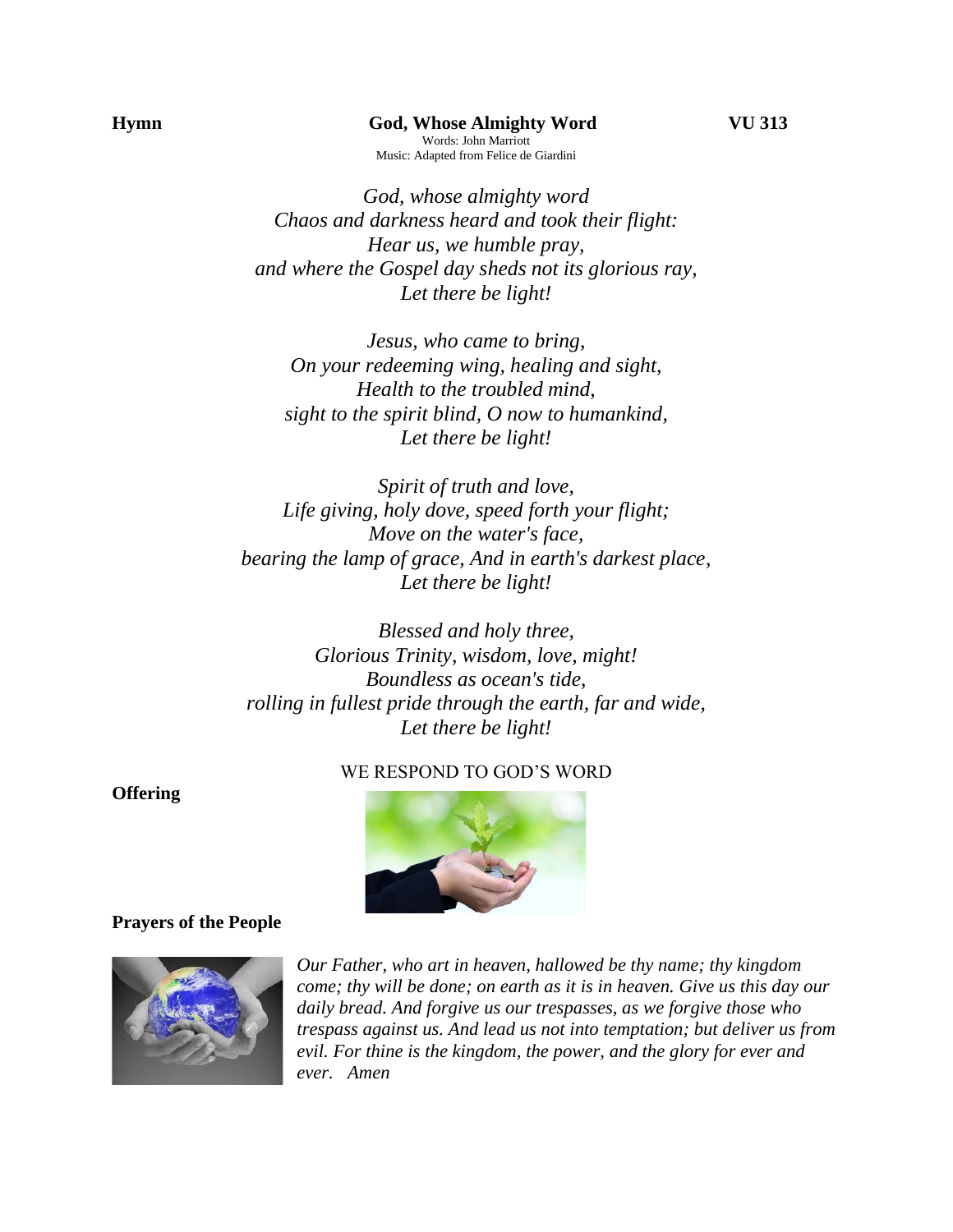## BLESSING AND SENDING FORTH

**Closing Hymn It's a Song of Praise to the Maker MV 30** Words: Ruth Duck © 1992 GIA Publications Music: © 1992 Ron Klusmeier

> *It's a song of praise to the Maker, the thrush sings high in the tree. It's a song of praise to the Maker, The gray whale sings in the sea, And by the Spirit, you and I can join our voice to the holy cry and sing, sing, sing to the Maker too.*

> *It's a call of life to the Giver when waves and waterfalls roar. It's a call of life to the Giver when high tides break on the shore, And by the Spirit, you and I can join our voice to the holy cry and sing, sing, sing to the Maker too.*

> *It's the chorus of all creation; it's sung by all living things. It's the chorus of all creation; a song the universe sings, And by the Spirit, you and I can join our voice to the holy cry and sing, sing, sing to the Maker too.*

**Benediction & Commissioning**



**Postlude**

Permission to reproduce lyrics and podcast/stream the music in this service obtained from ONE LICENSE, with license #A-737645. All Rights Reserved.